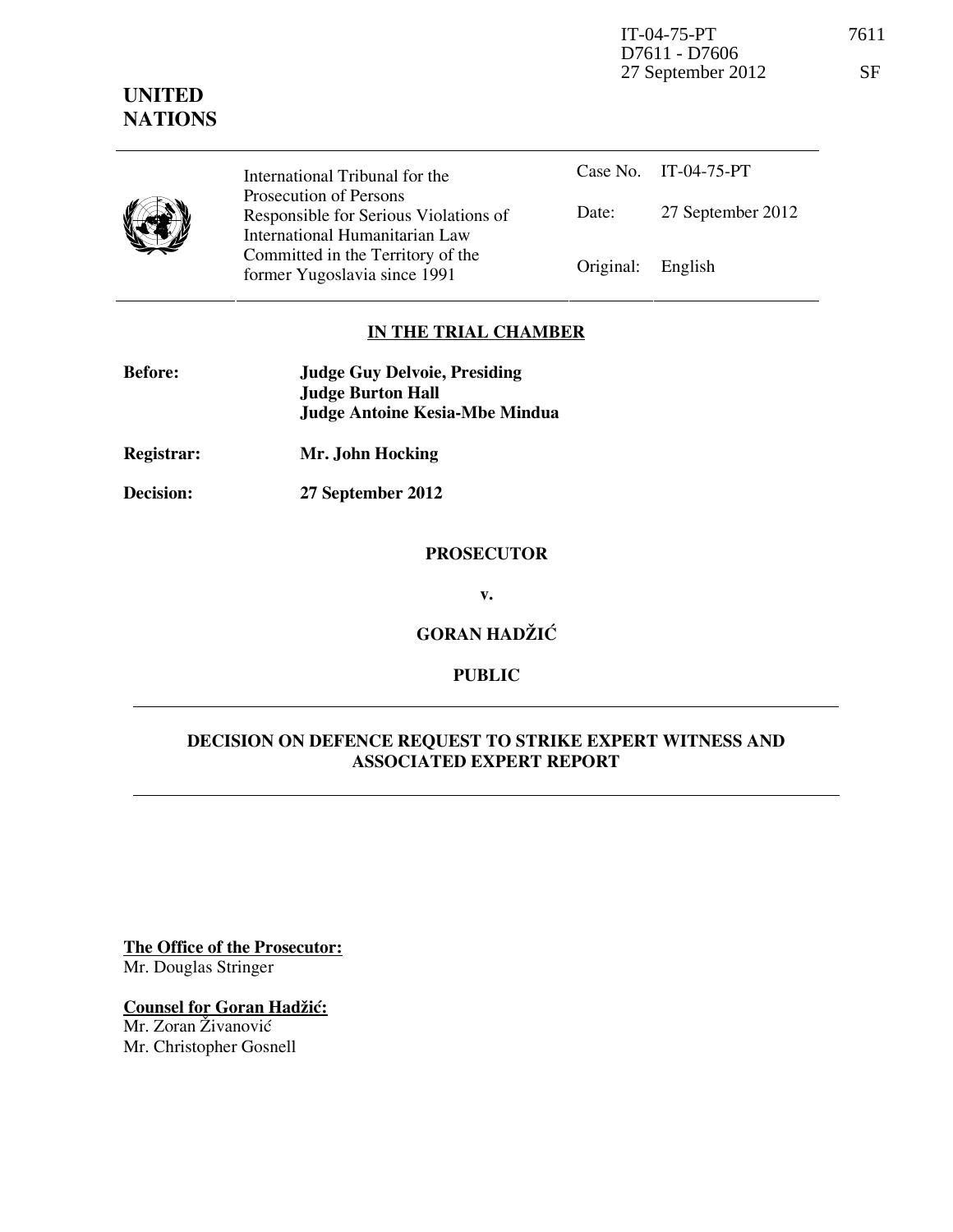1. **THIS TRIAL CHAMBER** of the International Tribunal for the Prosecution of Persons Responsible for Serious Violations of International Humanitarian Law Committed in the Territory of the former Yugoslavia since 1991 ("Tribunal") is seised of the "Notice on Expert Witnesses Pursuant to Rule 94 *bis* (B)" ("Notice"), filed by the Defence on 8 August 2012. On 14 September 2012, the Prosecution filed the "Prosecution Response to 'Defence Notice on Expert Witnesses Pursuant to Rule 94 *bis* (B)' of 8 August 2012" ("Response").<sup>1</sup>

#### **A. Background**

2. On 10 July 2012, the Prosecution filed the "Prosecution Notice of Compliance with Rule 94 *bis* (A)" in accordance with Rule 94 *bis* (A) of the Rules of Procedure and Evidence of the Tribunal ("Rules").

#### **B. Submissions**

3. The Defence filed its Notice pursuant to Rule 94 *bis* (B) of the Rules, in which was embedded a request that one Prosecution expert witness, Reynaud Theunens, and his "expert reports" be struck from the Prosecution's Rule 65 *ter* (E) witness list ("Witness List") and Rule 65 *ter* (E) exhibit list ("Exhibit List") respectively.<sup>2</sup> The Defence submits that Theunens' expert report has not been validly filed in accordance with Rule 94 *bis* (A) of the Rules because the report is comprised of portions of previous reports of the witness submitted in other cases before the Tribunal and that these portions fail to comprise a "full statement and/or report" in this case.<sup>3</sup> Additionally, the Defence submits that there are only three non-overlapping references to Hadžić in the report and that each of these references merely summarise documents and do not reflect the application of Theunens' expertise in respect of Hadžić's position.<sup>4</sup> The Defence submits that no expertise is provided in respect of Hadžić himself, asserting that this is the sole purpose and justification for the admission of expert evidence and reports.<sup>5</sup>

4. The Prosecution submits that it has complied with the requirements of Rule 94 *bis* (A) of the Rules by disclosing Theunens' expert report and providing the Defence with notice of his expertise

 $\overline{a}$ 

<sup>&</sup>lt;sup>1</sup> While the request of the Defence was not expressly submitted as a motion, the Trial Chamber determined that, in the interests of trial efficiency, the request could be entertained without requiring the Defence to file a separate motion on the same issue. The Prosecution was asked to submit any response to the request in the Notice by 14 September 2012. Rule 65 *ter* Conference, 6 September 2012, T. 82-83 (confidential).

<sup>2</sup> Notice, paras 1-5. *See* Prosecution Notice of Rule 65 *ter* (E) Filings, 20 June 2012, confidential Annex A, p. iii, and confidential Annex E, pp. 35 (01061), 80 (02589), 81 (02641), 98 (03268), 99 (03278).

<sup>3</sup> Notice, paras 1, 3-4.

<sup>4</sup> Notice, para. 4.

<sup>&</sup>lt;sup>5</sup> Notice, para. 4.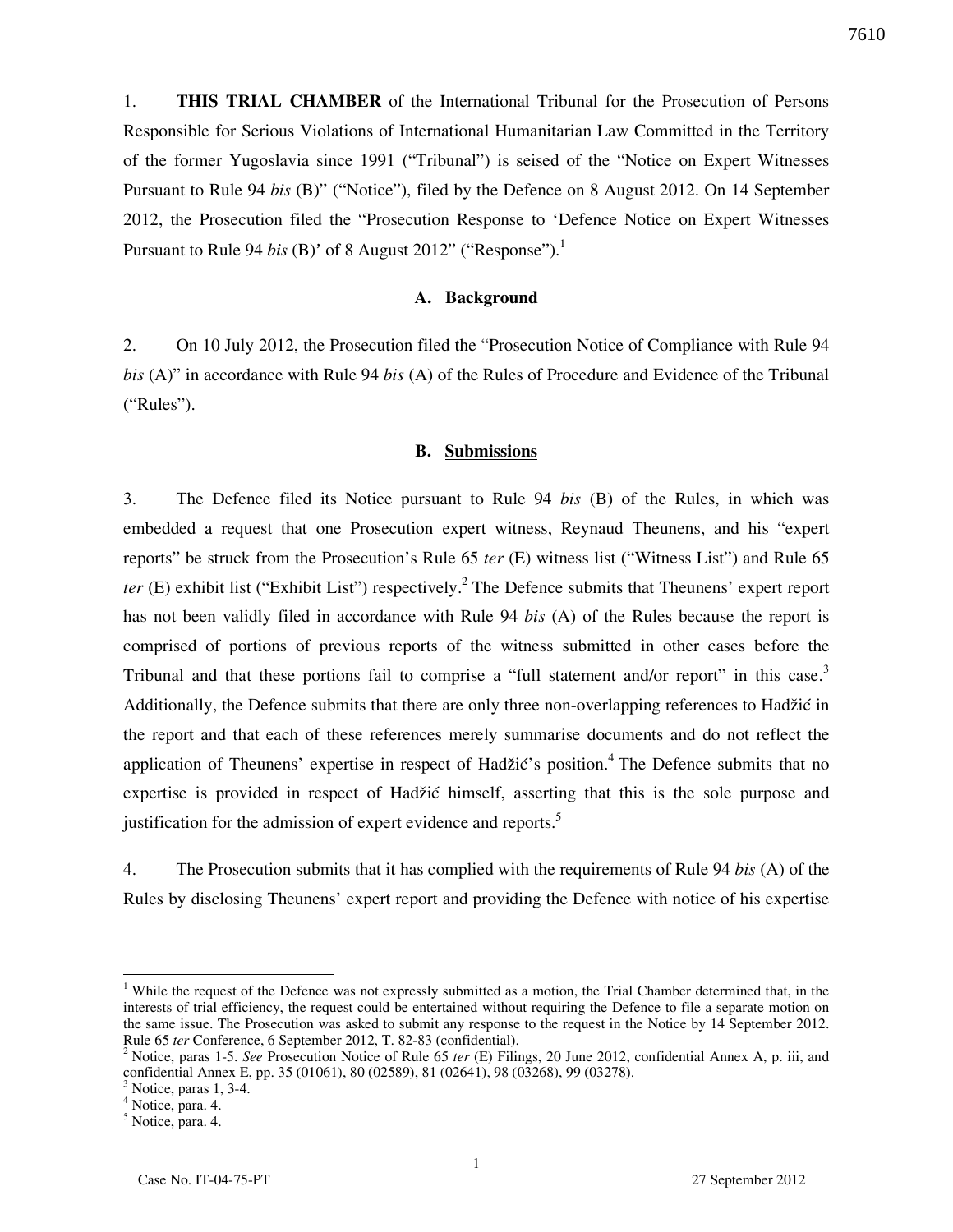and expected evidence.<sup>6</sup> The Prosecution points out that Theunens has been recognised as an expert by six other Trial Chambers of the Tribunal<sup>7</sup> and submits that the Rules do not preclude filing an expert report comprised of excerpts of prior reports.<sup>8</sup> The Prosecution argues that there is no requirement that a Rule 94 *bis* report must mention an accused by name or specifically focus on an accused and that the role of an expert is to provide Judges with information useful to an evaluation of the facts.<sup>9</sup> The Prosecution submits that this is the role envisioned for Theunens and his expert report.<sup>10</sup> Finally, the Prosecution avers that the Defence's concerns in the Notice should be properly addressed through cross-examination and by calling its own expert and fact witnesses.<sup>11</sup>

5. The Prosecution notes that, with leave of the Chamber, the different components of Theunens' report could be combined into a single document to facilitate its use during the trial.<sup>12</sup>

### **C. Applicable Law**

6. Rule 94 *bis* (A) provides that the full statement or report of any expert witness to be called by a party shall be disclosed within the time-limit prescribed by the Trial Chamber or by the Pre-Trial Judge. Rule 94 *bis* (B) provides that, within thirty days of disclosure of the statement or report of the expert witness, or such other time prescribed by the Trial Chamber or Pre-Trial Judge, the opposing party shall file a notice indicating whether: (a) it accepts the expert witness statement or report; or (b) it wishes to cross-examine the expert witness; and (c) it challenges the qualifications of the witness as an expert or the relevance of all or parts of the statement or report and, if so, which parts.

#### **D. Discussion**

7. According to the 10 July Notice of the Prosecution, pursuant to Rule 94 *bis* (A), the expert report of Theunens is comprised of portions of his previous reports in other cases before the Tribunal, as follows:

(a) Part I, pages 1-194, of his expert report from *Prosecutor v. Radovan Karadžić* (Case No. IT-95-5/18-1);<sup>13</sup>

 $\overline{a}$ 

 $<sup>6</sup>$  Response, paras 1, 11, 26.</sup>

<sup>7</sup> Response, para. 11.

<sup>8</sup> Response, paras 9-10.

<sup>9</sup> Response, paras 13, 16-17, 19.

<sup>&</sup>lt;sup>10</sup> Response, para. 13.

<sup>&</sup>lt;sup>11</sup> Response, para. 20.

<sup>12</sup> Response, para. 25.

<sup>13</sup> Rule 65 *ter* 03278.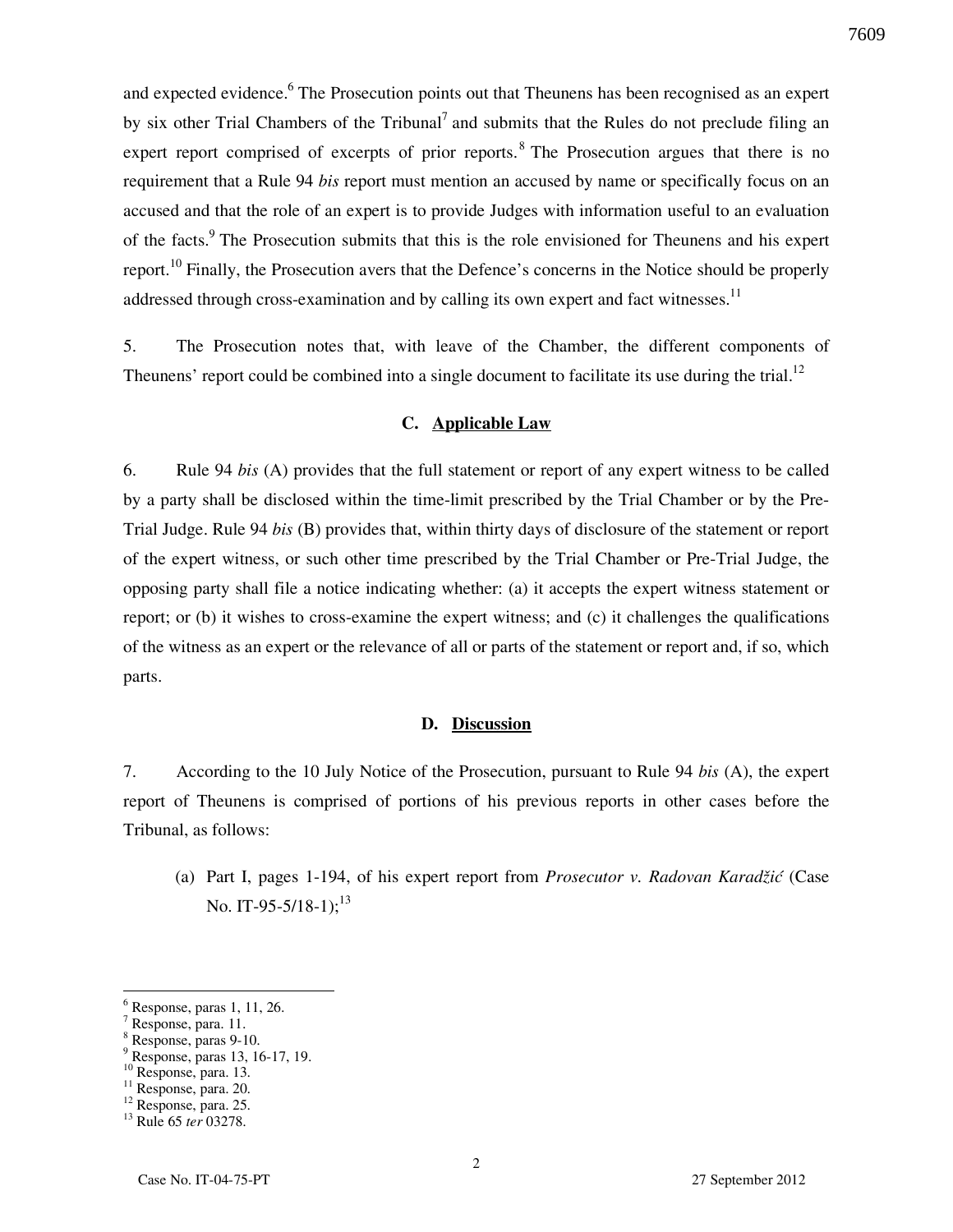- (b) Pages 81-120 of Part I and pages 65-80, 87-96, and 97-138 of Part II of his expert report from *Prosecutor v. Jovica Stanišić and Franko Simatović* (Case No. IT-03-69);<sup>14</sup>
- (c) Pages 84-181 of his expert report from *Prosecutor v. Milan Martić* (Case No. IT-95-  $11$ );<sup>15</sup>
- (d) Pages 56-128 of Part II of his expert report from *Prosecutor v. Mile Mrkšić* (Case No. IT-95-13/1);<sup>16</sup>
- (e) Pages 100-124 of Part II of his expert report from *Prosecutor v. Vojislav Šešelj* (Case No. IT-03-67).<sup>17</sup>

8. In relation to the Defence submissions that challenge the status of Theunens as an expert witness and the substance of his expert report, the Trial Chamber considers that it is premature to determine such matters. The Defence may explore Theunens' expertise and the content of his report during cross-examination, and the Trial Chamber will take any such Defence challenges into account in its final deliberations. The Defence will also have the opportunity of making any submissions on Theunens' expertise and evidence that it considers necessary and appropriate during its closing submissions in this trial.

9. Regarding the Defence's submissions on the form of the expert report, there is no Rule that precludes the filing of an expert report comprised of excerpts from previous reports. However, the Trial Chamber notes that the Prosecution has not uploaded to eCourt a consolidated document that includes the portions designated in the 10 July Notice. Instead, the Prosecution has uploaded the five previous reports in full from which the expert report is drawn, as well as numerous documents associated with these reports. The result is that the Defence and the Chamber are left (a) to sift through the entirety of the five previous reports—which consist of approximately two-thousand pages—in order to extract the expert report and (b) to review many documents that are essentially duplicates of each other or that appear to be not strictly necessary. The parties were advised that, when preparing for the trial, each party is responsible for presenting its evidence in a specific and concentrated matter and that the parties must be careful to select evidence they will seek to tender, ensuring that it is relevant and has probative value.<sup>18</sup> The Trial Chamber therefore will strike the full reports and associated documents from the Exhibit List and order the Prosecution to remove them from eCourt. The Trial Chamber will also order the Prosecution to upload to eCourt a

<sup>14</sup> Rule 65 *ter* 03268.

<sup>15</sup> Rule 65 *ter* 01061.

<sup>16</sup> Rule 65 *ter* 02589.

<sup>17</sup> Rule 65 *ter* 02641.

<sup>18</sup> Rule 65 *ter* Conference, 14 December 2011, T. 17-18 (confidential).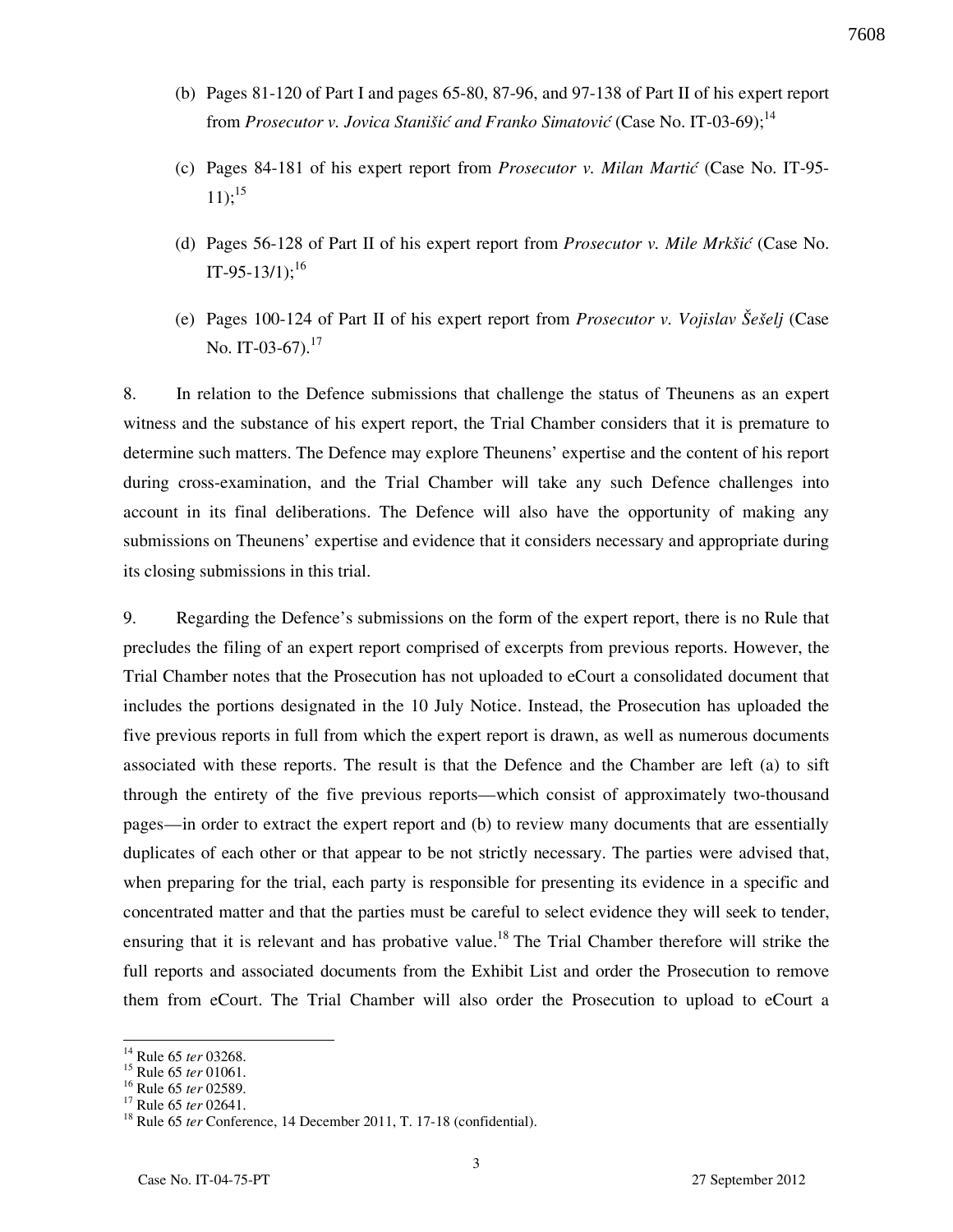consolidated report (with one Rule 65 *ter* number) consisting of only those portions in the 10 July Notice, as well as any associated documents it intends to tender as evidence (*e.g.*, curriculum vitae).

10. Furthermore, the Prosecution has included Theunens' expert reports from the *Gotovina* (IT-06-90) and *S. Milošević* (IT-02-54) cases in its Exhibit List, along with some documents associated with these reports. Theunens' expert report in this case does not appear to include portions of the expert reports from the *Gotovina* or *S. Milošević* cases. The Trial Chamber therefore will strike these reports and associated documents from the Exhibit List and order the Prosecution to remove them from eCourt.

#### **E. Disposition**

11. Accordingly, the Trial Chamber, pursuant to Rules 54 and 94 *bis* of the Rules, hereby:

DENIES the Motion;

#### *Ex proprio motu*

STRIKES from the Prosecution's Rule 65 *ter* (E)(iii) Exhibit List the documents with the following Rule 65 *ter* numbers: 01061; 02589; 02641; 03268; 03278; 03279; and 03280;

ORDERS the Prosecution to:

(a) remove from eCourt the documents with the following Rule 65 *ter* numbers: 01061; 02589; 02641; 03268; 03278; 03279; and 03280;

(b) amalgamate into one document, and assign one Rule 65 *ter* number to that amalgamated document, the following:

- i. Part I, pages 1-194, of Reynaud Theunens' expert report from *Prosecutor v. Radovan Karadžić* (Case No. IT-95-5/18-1);
- ii. Pages 81-120 of Part I and pages 65-80, 87-96, and 97-138 of Part II of Reynaud Theunens' expert report from *Prosecutor v. Jovica Stanišić and Franko Simatović*  (Case No. IT-03-69);
- iii. Pages 84-181 of Reynaud Theunens' expert report from *Prosecutor v. Milan Martić*  (Case No. IT-95-11);
- iv. Pages 56-128 of Part II of Reynaud Theunens' expert report from *Prosecutor v. Mile Mrkšić* (Case No. IT-95-13/1);